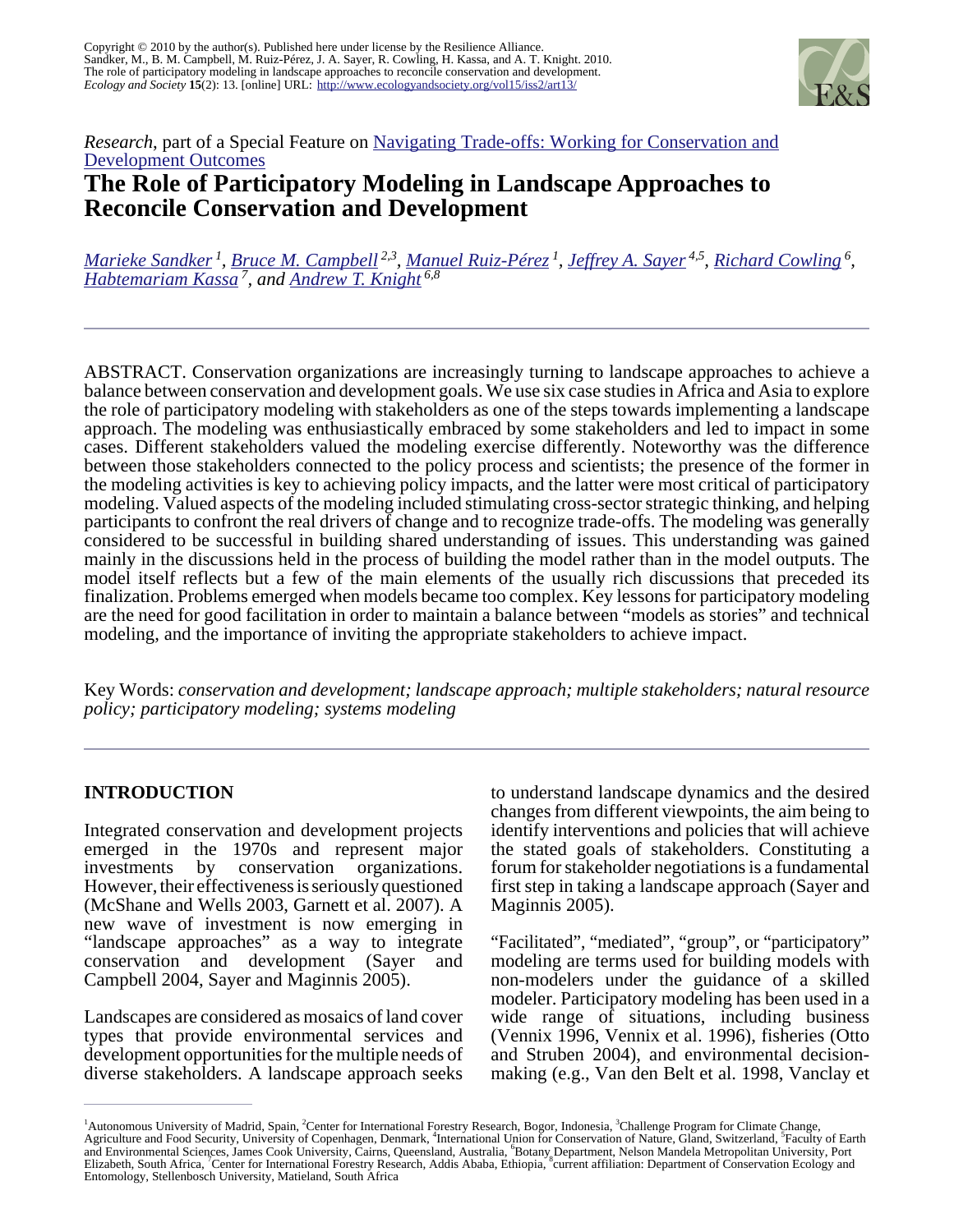al. 2006). A wide range of model types have been used in participatory modeling, including Bayesian or belief networks (Lynam et al. 2002), agent based modeling (Bousquet and Le Page 2004, Castella et al. 2005) and system dynamics modeling (Van den Belt 2004, Sandker et al. 2007).

Although models are widely used to predict and plan, participatory models serve to explore options and enrich debate. Rouwette et al. (2002) and Lynam et al. (2007)reviewed different cases where participatory modeling was used, and concluded that it improves communication between stakeholders and this increases understanding of complex systems. Akkermans and Vennix (1997) found that five out of six case studies used participatory modeling successfully to create insights and build consensus. This is confirmed by Bousquet et al. (2007) and Castella et al. (2007), who claim that building models with multistakeholder groups who have different perceptions and objectives helps build a shared understanding of problems. García-Barrios et al. (2008) report that modeling is particularly effective in stimulating cross-sector strategic thinking, and in helping participants confront the real drivers of change and recognize non-linearities and trade-offs. The modeling process helps participants step back and look beyond their own world view to the holistic landscape picture. All of these characteristics help in the implementation of a landscape approach.

In this paper, we examine several case studies where participatory system dynamics modeling was applied to environmental management challenges, and explore how it contributed to promoting a landscape approach. The case studies are drawn from landscapes where conservation and development goals were mutually sought. More specifically, we examine whether participatory modeling helped in conceptualizing the landscape and its dynamics, in exploring possible interventions, and in facilitating discussions among multiple stakeholders. We also present lessons for using participatory modeling.

### **METHODS**

### **Background to the case studies**

The case study sites all have extraordinary biodiversity values. The Tri National de la Sangha, which stretches between Cameroon, the Central

African Republic, and the Republic of Congo (hereafter TNS), and Malinau (Indonesia) have vast areas of largely undisturbed rainforest. The TNS houses significant populations of forest elephant (*Loxodonta cyclotis*), lowland gorilla (*Gorilla gorilla gorilla*), and chimpanzee (*Pan troglodytes troglodytes*). Malinau's tropical rainforests are among the world's internationally recognized biodiversity "hotspots" (Mittermeier et al. 2004). Wasa Amenfi West (Ghana), where rainforest is surrounded by agroforests, is also a biodiversity hotspot. The Chilimo Forest (Ethiopia) is a National Forest Priority Area and represents one of the few remnants of dry Afro-montane forests that used to cover the central plateau of Ethiopia. Namaqualand (South Africa) forms part of the Succulent Karoo biodiversity hotspot, which is one of only two arid regions in the world to qualify as such. The Subtropical Thicket Biome (South Africa) forms part of the Maputaland-Pondoland-Albany biodiversity hotspot (Steenkamp et al. 2004) and displays high levels of plant endemism, along with populations of African elephant (*Loxodonta africana*) and endangered rhinoceros (*Diceros bicornis michaeli* and *Diceros bicornis bicornis*).

Some of these landscapes have been subject to recent rapid transformation. In Malinau, many small-scale logging permits were issued as a result of decentralization. In Chilimo, deforestation increased significantly when state control weakened after 1991. These landscapes were selected for this paper because of their high biodiversity values and high levels of poverty, and because all had projects with conservation and development goals. Despite this commonality, the landscapes are highly diverse in their social-ecological contexts and stakeholder makeup. In some of the models, participants included governance as part of the system, notably in the TNS model where governance drastically affected outcomes landscape wide. In other landscapes, the governance component in the model was restricted to implications of specific policies. The characteristics of the landscapes, and the modeling approaches applied in each are described in Table 1.

### **Model building approach and objective**

In all landscapes, alternative scenarios were simulated to explore the trade-offs between conservation and development (see Table 1). Our approach to participatory modeling builds upon the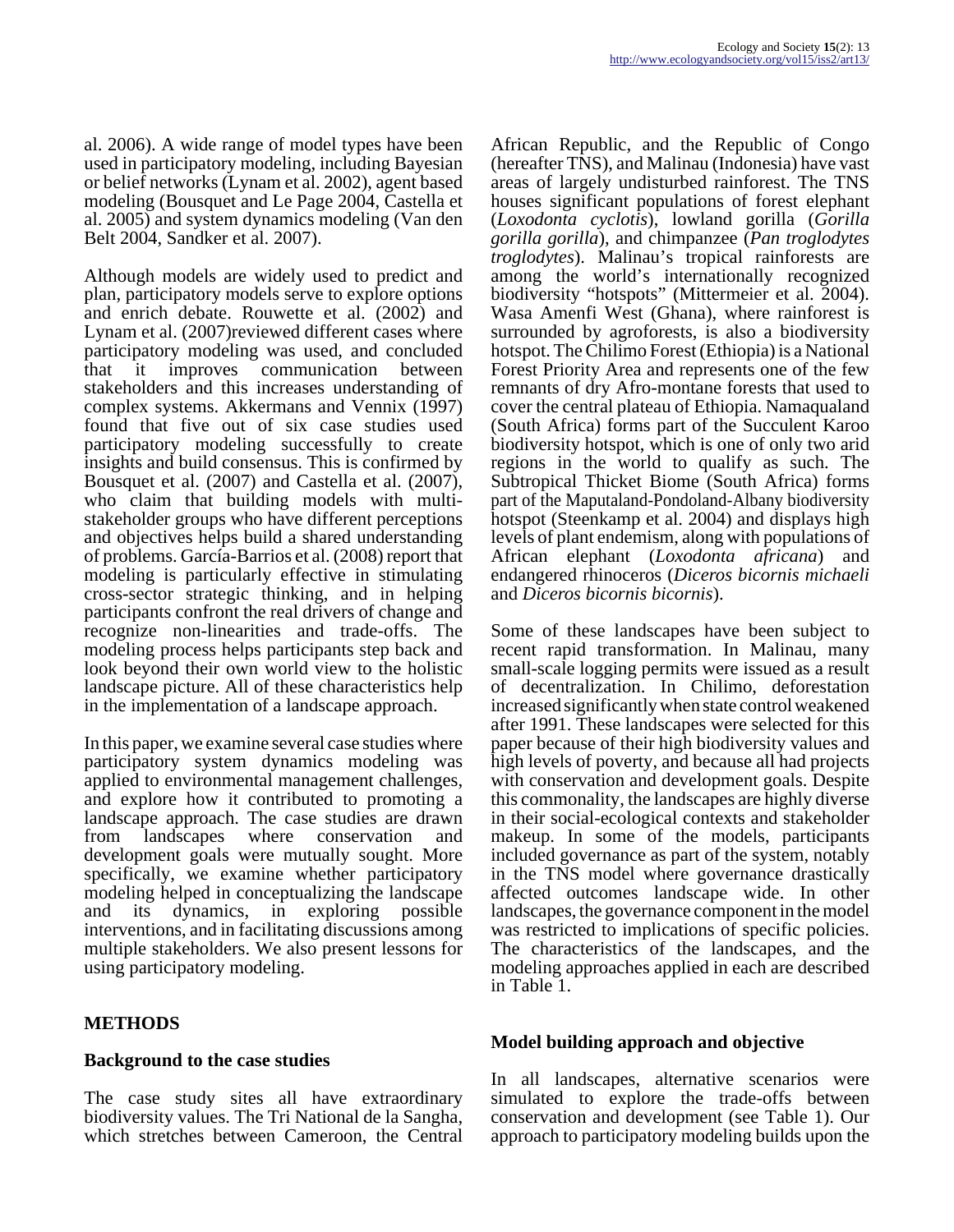# **Table 1**. Landscape characteristics and details of the modeling approach for each of the six case studies.

|                  |                                                 |                                                  |                                                                  | Landscape characteristics                                                         | Modeling approach                                                                                                                                                                  |                                                                                                          |                                                                                                                                                                                                                            |                                        |  |  |  |
|------------------|-------------------------------------------------|--------------------------------------------------|------------------------------------------------------------------|-----------------------------------------------------------------------------------|------------------------------------------------------------------------------------------------------------------------------------------------------------------------------------|----------------------------------------------------------------------------------------------------------|----------------------------------------------------------------------------------------------------------------------------------------------------------------------------------------------------------------------------|----------------------------------------|--|--|--|
| area<br>$(km^2)$ | Total Forest Pop-<br>(% )                       | pres-<br>sure<br>(pers-<br>$\text{on}$<br>$km^2$ | Cash<br>cover ulation income<br>per<br>capita<br>(USS/<br>annum) | Land use<br>pressures                                                             | Objective                                                                                                                                                                          | Steps in process to<br>produce models                                                                    | Stakeholder<br>engagement                                                                                                                                                                                                  | No. of<br>variables<br>in the<br>model |  |  |  |
|                  | Malinau, Indonesia                              |                                                  |                                                                  |                                                                                   |                                                                                                                                                                                    |                                                                                                          |                                                                                                                                                                                                                            |                                        |  |  |  |
| 42,000           | >90                                             | 2                                                | 180                                                              | Logging and<br>development of<br>biofuel plantations                              | Explore impact on livelihoods and<br>biodiversity of proposed conversion of<br>forest to oil palm plantations (Sandker et<br>al. 2007)                                             | Workshop $(2001)$ ,<br>many small<br>workshops, training<br>course on modeling,<br>continuing until 2007 | District officials.<br>researchers.<br>representatives of<br>community<br>organizations                                                                                                                                    | 297                                    |  |  |  |
|                  | Wasa Amenfi, Ghana                              |                                                  |                                                                  |                                                                                   |                                                                                                                                                                                    |                                                                                                          |                                                                                                                                                                                                                            |                                        |  |  |  |
| 3,465            | ~25                                             | 55                                               | 600                                                              | Deforestation for<br>cocoa plantations                                            | Explore whether carbon payments can<br>halt the conversion of primary and<br>secondary forest into cocoa plantations<br>(Sandker et al. 2010)                                      | Workshop (2008)                                                                                          | District officials,<br>local and<br>international<br>conservation agency<br>staff (International<br>Union for<br>Conservation of<br>Nature - IUCN).<br>logging company<br>representative,<br>landholder and<br>researchers | 178                                    |  |  |  |
|                  |                                                 |                                                  |                                                                  | Tri National de la Sangha, Central Africa                                         |                                                                                                                                                                                    |                                                                                                          |                                                                                                                                                                                                                            |                                        |  |  |  |
| 35,000           | >90                                             | 4                                                | 250                                                              | a lesser extent<br>logging                                                        | Wildlife poaching; to Intended to focus on livelihood outcomes<br>from conservation initiatives but came to<br>focus on governance and corruption<br>impacts (Sandker et al. 2009) | Five annual<br>workshops, policy<br>briefings, continuing<br>until 2009                                  | Conservation agency<br>staff (IUCN, World<br>Wildlife Fund,<br>Wildlife<br>Conservation<br>Society), regional<br>conservation bodies,<br>researchers $(20-25)$<br>persons per<br>workshop)                                 | 584                                    |  |  |  |
|                  | Chilimo, Ethiopia                               |                                                  |                                                                  |                                                                                   |                                                                                                                                                                                    |                                                                                                          |                                                                                                                                                                                                                            |                                        |  |  |  |
| 220              | $<$ 30                                          | 60                                               | 40                                                               | High timber<br>extraction, grazing,<br>farming                                    | Explore joint forest management versus<br>state control (Kassa et al. 2009)                                                                                                        | Training course<br>$(2005)$ , policy<br>workshops                                                        | 20 staff from a<br>forestry college,<br>graduate students,<br>staff of non-<br>governmental<br>organizations<br>(NGOs), local<br>officials, policy<br>advisors                                                             | 486                                    |  |  |  |
|                  |                                                 |                                                  |                                                                  | <b>Subtropical Thicket Biome, South Africa</b>                                    |                                                                                                                                                                                    |                                                                                                          |                                                                                                                                                                                                                            |                                        |  |  |  |
| 3,686 Not        | natu-<br>rally<br>fully<br>cove-<br>red<br>with | 73                                               | 2085                                                             | Urban development,<br>irrigated farming,<br>over-grazing, alien<br>plant invasion | Explore different mechanisms to<br>schedule conservation actions                                                                                                                   | Work with PhD<br>student to define<br>model (2003)                                                       | None for the<br>modeling part of the<br>project                                                                                                                                                                            | 538                                    |  |  |  |

forest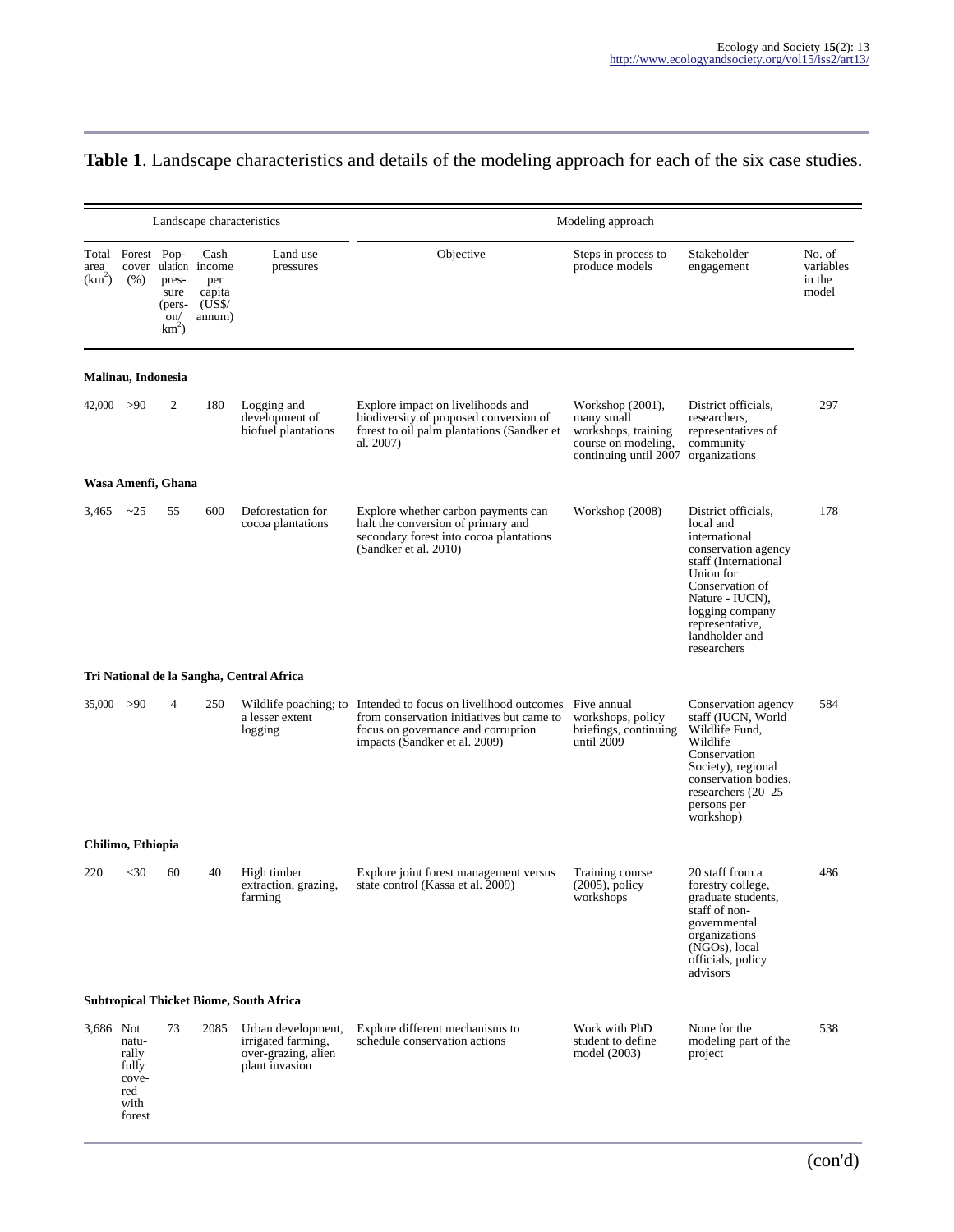| Namaqualand, South Africa |                                                           |   |     |                                                                                                 |                                                                                                                                                                               |                 |                                                                                                |     |  |  |
|---------------------------|-----------------------------------------------------------|---|-----|-------------------------------------------------------------------------------------------------|-------------------------------------------------------------------------------------------------------------------------------------------------------------------------------|-----------------|------------------------------------------------------------------------------------------------|-----|--|--|
| 50,000 Not                | natu-<br>rally<br>fully<br>cove-<br>red<br>with<br>forest | 4 | 285 | Unsustainable<br>farming, mining,<br>illegal trade in<br>succulents (Hofmann<br>and Rohde 2007) | Explore different mixes of commercial,<br>communal, and conservation land uses,<br>and estimate opportunity costs of<br>conservation on communal lands (James<br>et al. 2005) | Workshop (2004) | Officers from<br>agencies involved in<br>conservation and<br>agriculture, NGOs,<br>researchers | 526 |  |  |
|                           |                                                           |   |     |                                                                                                 |                                                                                                                                                                               |                 |                                                                                                |     |  |  |

concept of the "throw-away" model: computerimplemented models that are built in a short time to explore a particular problem and are then "discarded" (Sayer and Campbell 2004). This approach is similar to that proposed for scoping models (Van den Belt et al. 1998, Van den Belt 2004, Sandker et al. 2008). The objective of these models is to explore links between the major components of landscape systems and simulate possible trends in environmental and livelihood outcomes over time. The term "throw-away model" stresses the utility of the model in facilitating brainstorming and discussions rather than its use as a formal predictive tool. The process of building the model in a participatory manner is therefore more important than the model produced. King and Kraemer (1993) doubt the usefulness of models with high predictive value in policy making processes. Decisions made that involve multi-stakeholder processes usually go deeper into the social realm where predictions are far from accurate.

In our approach, we collaboratively identify and build scenarios, where the modeled scenarios "tell the story" of envisaged future changes across a landscape. The intention of scenario building is to consider a variety of possible futures rather than to focus on the accurate prediction of a single best outcome (Bennett et al. 2003, Peterson et al. 2003). Ultimately, the objective of the model building exercise is to improve the performance of local stakeholders in identifying interventions that are likely to have the greatest impact on them. In some cases, the objective is also to inform more distant stakeholders at the national, regional, and international levels.

### **Stakeholders**

These case studies typically aim to help stakeholders find solutions to their conservation and development challenges. Local stakeholders are primarily local landowners, and managers in

government and in local and international nongovernmental organizations (NGOs). As part of the process in the TNS, several sessions were held with stakeholders at a policy level (donors, parliamentarians, regional agencies). Policy level dialogue was also part of the Chilimo and Malinau processes.

### **Model building steps**

The approaches adopted in the six case studies were similar. In all cases, we used the systems dynamic modeling software STELLA. This is a stock-andflow modeling language with a user-friendly iconbased interface. Most commonly, a workshop was held with a diverse range of stakeholders (Table 1), at which a number of activities were facilitated to promote discussion of desirable conservation and development outcomes at the landscape scale (Fig. 1). We often started with historical time trends as a precursor to visioning so as to create awareness of current trends in the landscape and to provoke discussion about the events that triggered changes in the landscape in the past and which might do so in the future. The visioning exercises took several forms: brainstorming on possible future scenarios, identifying "undesired" and "desired" scenarios from different stakeholders' perspectives, identifying the major drivers of change, and discussing possible interventions.

The next step was to identify indicators of conservation and development, which generally became variables in the landscape model, later to be plotted on graphs to display the simulated outcomes under different scenarios. Examples included "household income", "village development budget", "elephant population", and "forest cover". This was typically accomplished by using flip charts and flash cards.

The next step was to define the different sectors (sub-models) of the landscape, for example "rural population dynamics", "land-use changes", and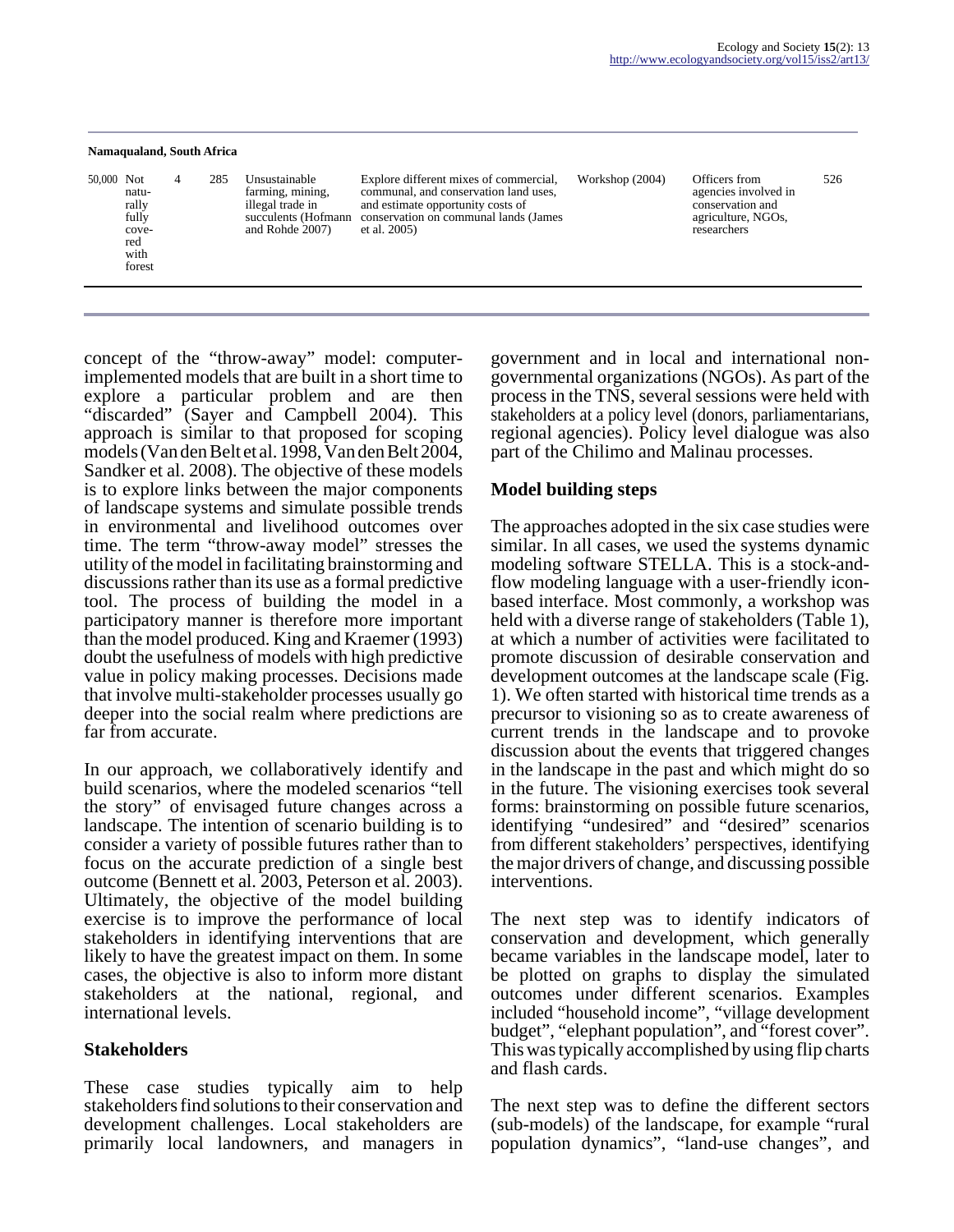

**Fig. 1**. Schematic representation of steps taken in the participatory modeling process (modified from Sandker et al. 2009).

"wildlife populations". Different groups of participants then worked independently to build these sectors under the guidance of specialist modelers. Landscape stakeholders selected the sectors and their elements, including all that they believed were affecting conservation and development outcomes in the landscape. Variables in the sectors were defined and parameterized using data from reports, literature, or expert estimates. The dynamics of the system were added by indicating how variables influence each other, based on the earlier discussions about the main drivers of change. A reality check was typically conducted where the model was run and simulated outcomes for specific variables were checked against known trends or participant expectations, which often led to further changes to the model.

Sectors were then linked to run the complete model. The modeling process often resulted in changes in focus as understanding of the system emerged. This often led to new sectors being added to the model while others became obsolete. The modeling group then explored the potential impacts of different interventions. This allowed participants to ask "what if" questions and served as a reality check for what may be achieved with different interventions.

### **Time investment**

In some case studies, long-term engagement was possible. This was the case for the TNS (four annual meetings) and Malinau (seven years of engagement with district stakeholders) where the model was revised and updated at each successive meeting. At the other extreme, in the Subtropical Thicket Biome case study, the model was prepared by researchers with the intention of using it in multi-stakeholder forums, but the plan was terminated and the model was not further developed. In Wasa Amenfi, Chilimo, and Namaqualand, models were built at a single workshop. Wasa Amenfi was the shortest workshop, and the model was built in only five days but engagement through email discussions continued for several months. At Chilimo, a 10-day training program was held for lecturers and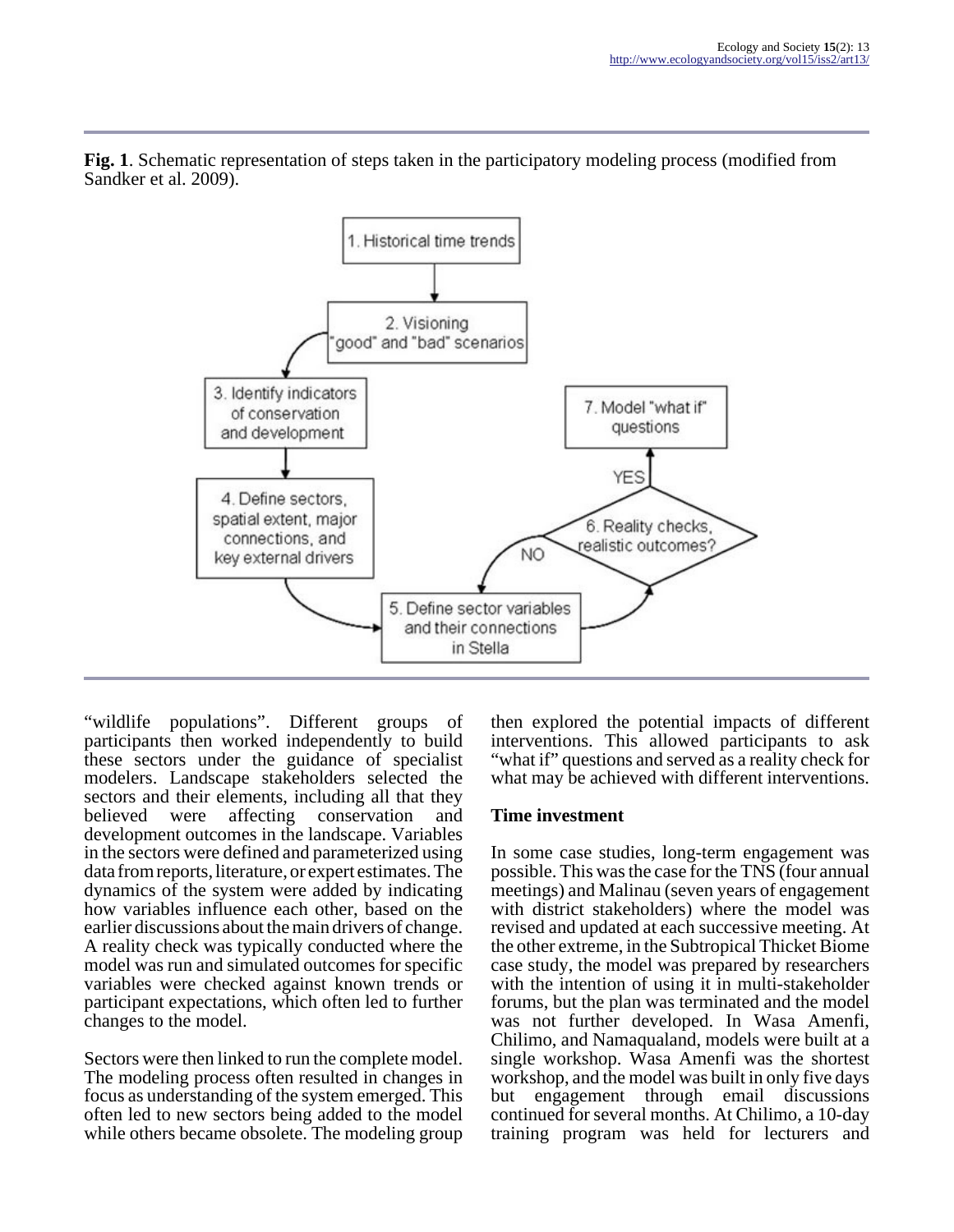researchers, which included engagement with other local stakeholders. In Namaqualand, a 7-day workshop was held, and the model was refined over the next 12 months.

#### **Evaluation of the participatory modeling case studies**

The value of the participatory modeling cases was assessed through a questionnaire survey of the participants. Twenty-three participants from the six case studies participated in the questionnaire. The participants were grouped into four types of stakeholders: scientists, local/national NGO staff, international NGO staff, and persons closely connected to the policy process. The questions were based on reported qualities from participatory modeling experiences (Akkermans and Vennix 1997, Costanza and Ruth 1998, Rouwette et al. 2002, Van den Belt 2004, Beall 2007). The questions were grouped into four categories that described participatory modeling: (1) "process": the participatory process of building the model and the thinking and discussion it provoked; (2) "structure": the actual model and the more technical aspects of the model building; (3) "outputs": the simulated indicator outputs featured in graphs or tables; and (4) "impact": the impact of the modeling exercise and how the modeling results were used after the model session. The questionnaire had six questions on process, six on structure, six on outputs, and five on impacts (Appendix 1). The questions were structured as Likert statements (Babbie 1989) that were scored from one to five, with one representing a very low perceived value while five represented a high perceived value. The average scores for each case are presented in Appendix 1. The matrix of landscapes and their average scores for the four model building characteristics, and the matrix of stakeholders and their average scores were analyzed using Principal Component Analysis (PCA).

### **RESULTS AND DISCUSSION**

### **Modeling characteristics**

Average scores from the participants for the different characteristics of participatory modeling are shown in Figure 2. The highest scores were given to process, whereas impact scored the lowest. The latter characteristic also has the highest standard deviation, indicating a great variety of views about the potential impact of the modeling exercises.

These results are in line with the expectations of the throw-away model approach, where the functioning and outputs of the model are less relevant than the process of discussion, interpretation, and consensus building.

#### **Modeling results in the different landscapes**

The PCA results of the average landscape scores for the four different modeling characteristics (process, structure, outputs, and impact) are shown in Figure 3. The PCA divides the landscapes into three groups: (1) Subtropical Thicket Biome and Namaqualand, (2) Malinau, Chilimo and Wasa Amenfi, and (3) TNS. The X-axis is largely a gradient from low (left) to high (right) scores. The Subtropical Thicket Biome and Namaqualand modeling exercises scored poorly, though in Namaqualand, the modeling process added some value. Malinau, Wasa Amenfi, and Chilimo are landscapes where the modeling was rated highly for all modeling characteristics. The TNS scored high on process, structure, and outputs, but scored poorly on impact. It is noteworthy that the highest scoring case studies concerned models with the fewest number of variables (Fig. 3, Table 1). The Y-axis differentiates between high and low impact. This seems to indicate that process, structure, and outputs are closely related but that other factors influence whether impact is achieved.

The initial model developed by experts for the Subtropical Thicket Biome was highly complex. This raised several problems. The time taken to build the model (about two person-months) was too much in relation to the need to act quickly in the project context. Also, the data needs were too great and the model would have been difficult to explain to the landowners who were the principle stakeholders. In the end, the model was abandoned. The model in this case had become too expertdriven. In Namaqualand, the model was also excessively complex – a simple model would have sufficed. The participatory modeling proved a distraction from the real objective of simply supplying local stakeholders with better information that could have been obtained through other methods.

In the TNS, the modeling gained high scores on process, structure, and outputs, but there was no impact. The explanation of the performance of the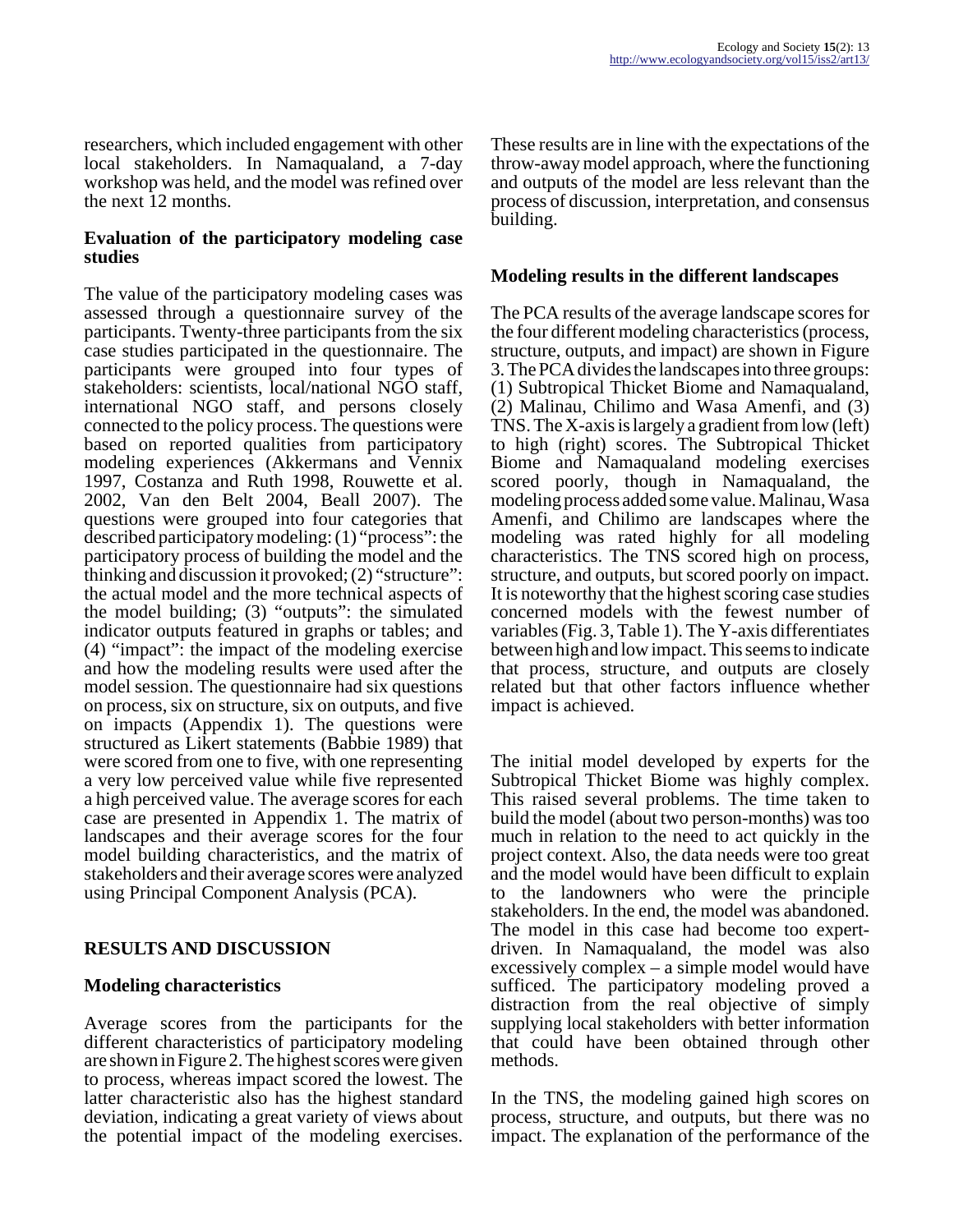

**Fig. 2**. Average scores for the four characteristics of the model building exercise derived from the questionnaire survey.

TNS model lies partly beyond the questionnaire results. The model outputs suggested governance was the main problem in the landscape, and little impact was possible without reducing corruption within local government. This considerable challenge lay beyond the mandate of the stakeholders present at the modeling workshop (mainly conservation NGOs) or would put their relationships with government at risk.

In the Malinau, Wasa Amenfi, and Chilimo landscapes, participatory modeling resulted in or came close to having positive impacts. A primary reason why these cases had positive impacts was due to the presence of participants who had strong links to policy makers. This was most obvious in Chilimo where discussions and policy meetings after the modeling exercise resulted in a change in national legislation. For Chilimo, one of the participants was already engaged in policy dialogue with national level actors as the government was revisiting its forest proclamation. The results of the modeling exercise were systematically used to inform the policy formulation process, which led to the inclusion of a law that was relevant to joint management of protected forests (Kassa et al. 2009). In Malinau, the model results were presented and discussed with the district head; the discussions around the model were partially responsible for turning his attention to carbon payment schemes. The experience in Wasa Amenfi served as a lesson on the feasibility of reducing emissions from deforestation and forest degradation (REDD) in

comparable landscapes on a global level (Sandker et al. 2010), and the results could contribute to national level negotiations on REDD.

#### **Modeling results for different stakeholders**

The PCA results of the average scores for the different types of participants for the four different modeling characteristics are provided in Figure 4. Each stakeholder type was placed in a distinct group. Again, the X-axis is explained mainly by the overall scores provided by the stakeholders. Scientists are clearly differentiated from the rest; they gave the lowest overall scores (3.3). At the other extreme, stakeholders with connections to the policy process gave the highest overall scores (3.8), and were especially positive in relation to impact. National NGO staff were especially positive about model structure. International NGO staff, located in the middle, gave high scores to most of the characteristics.

#### **THE LIMITATIONS OF PARTICIPATORY MODELING**

### **Complexity of models**

STELLA is a simple, icon-based modeling language, and therefore is relatively accessible to non-professionals. Most participants confirmed this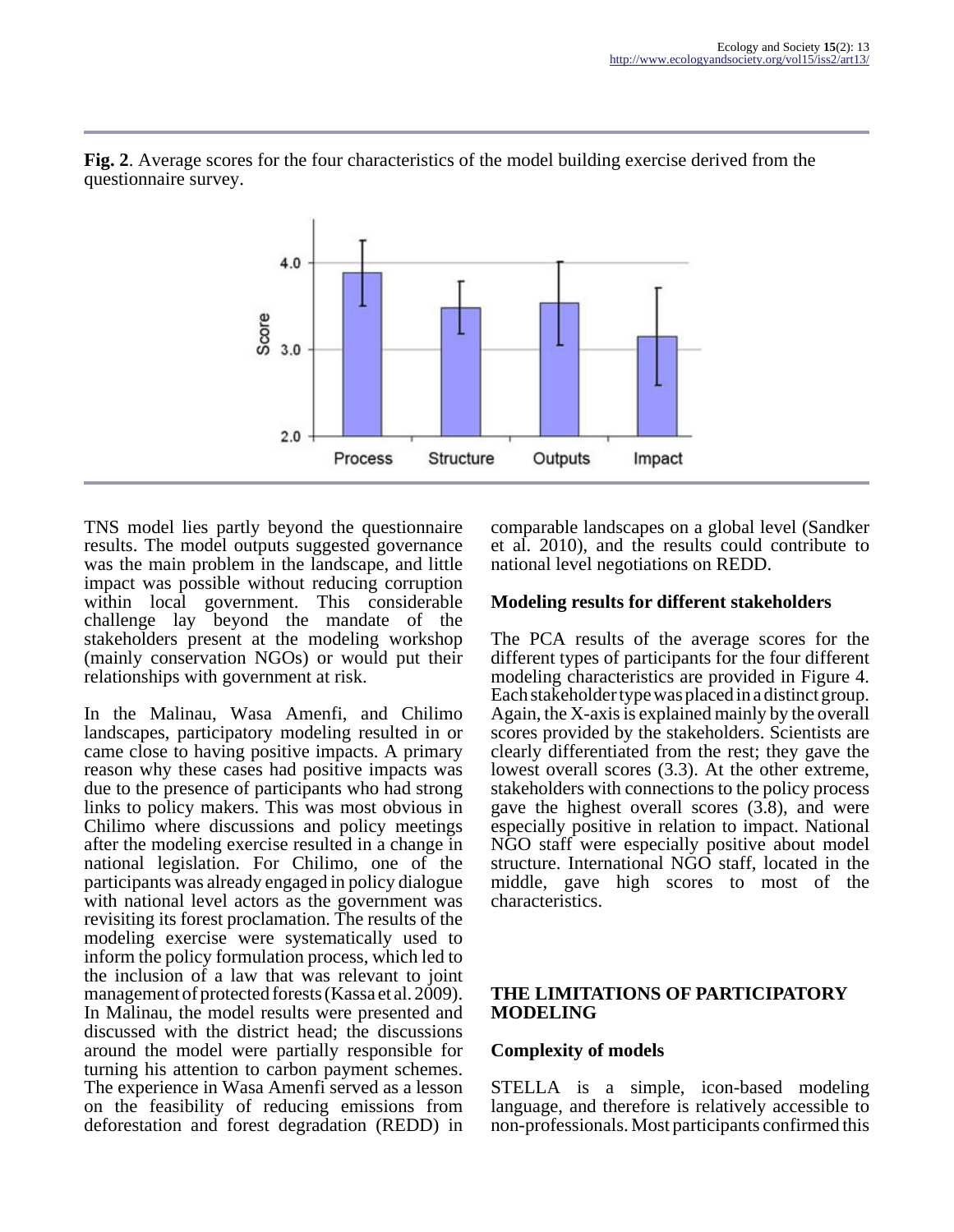

**Fig. 3**. PCA of average scores for each of the four characteristics of participatory modeling for each landscape.

by ranking the user-friendliness of STELLA with a medium to high score (Appendix 1: 2.1). One participant commented "participative workshops are the best strength of STELLA since it is conceptually easy to learn compared to other modeling languages". However, the lowest of all values was given to "the ease to run or alter the model" (Appendix 1: 2.2). Even though it is a relatively simple modeling language, non-modelers experience technical constraints in mastering STELLA. If all the elements of a landscape are included, the model can become highly complex and is no longer easily understood by all stakeholders. Complexity is inherent in the use of system dynamics modeling and forms the biggest limitation to the modeling being a participatory process. We therefore believe the success of participatory modeling depends on the presence of a skilled facilitator. Without good facilitation, the model likely passes into the realm of a high-tech simulation tool and loses its value as a means to stimulate participation and exchange among participants.

## **Modeling that is "narrow" in scope**

The model structure and outputs gained lower scores than the model building process (Fig. 2). One participant in the Ghana modeling session commented "a multi-dimensional discussion turned into a model with a one-track mind". While the discussion provoked by the model building process was broad, only a small number of options were selected for simulation.

## **Difficulty to achieve impact**

Changing the way in which people think is a slow and difficult process. In a study by Pala and Vennix (2005) that evaluated whether students' understanding of basic system concepts improved after they took a system dynamics course, the authors suggested that "...it is possible that our students only enrich (i.e., add information to existing conceptual structures) their ideas rather than revising (i.e., changing their beliefs or presuppositions) them." This seems to hold for most of our participants. They gave medium to high scores for "enhancing out-of-discipline thinking" and "focusing on most relevant problems" (Appendix 1: 1.5 and 1.6), but gave lower scores for their ability to apply model outcomes to their daily activities (Appendix 1: 4.2 and 4.3).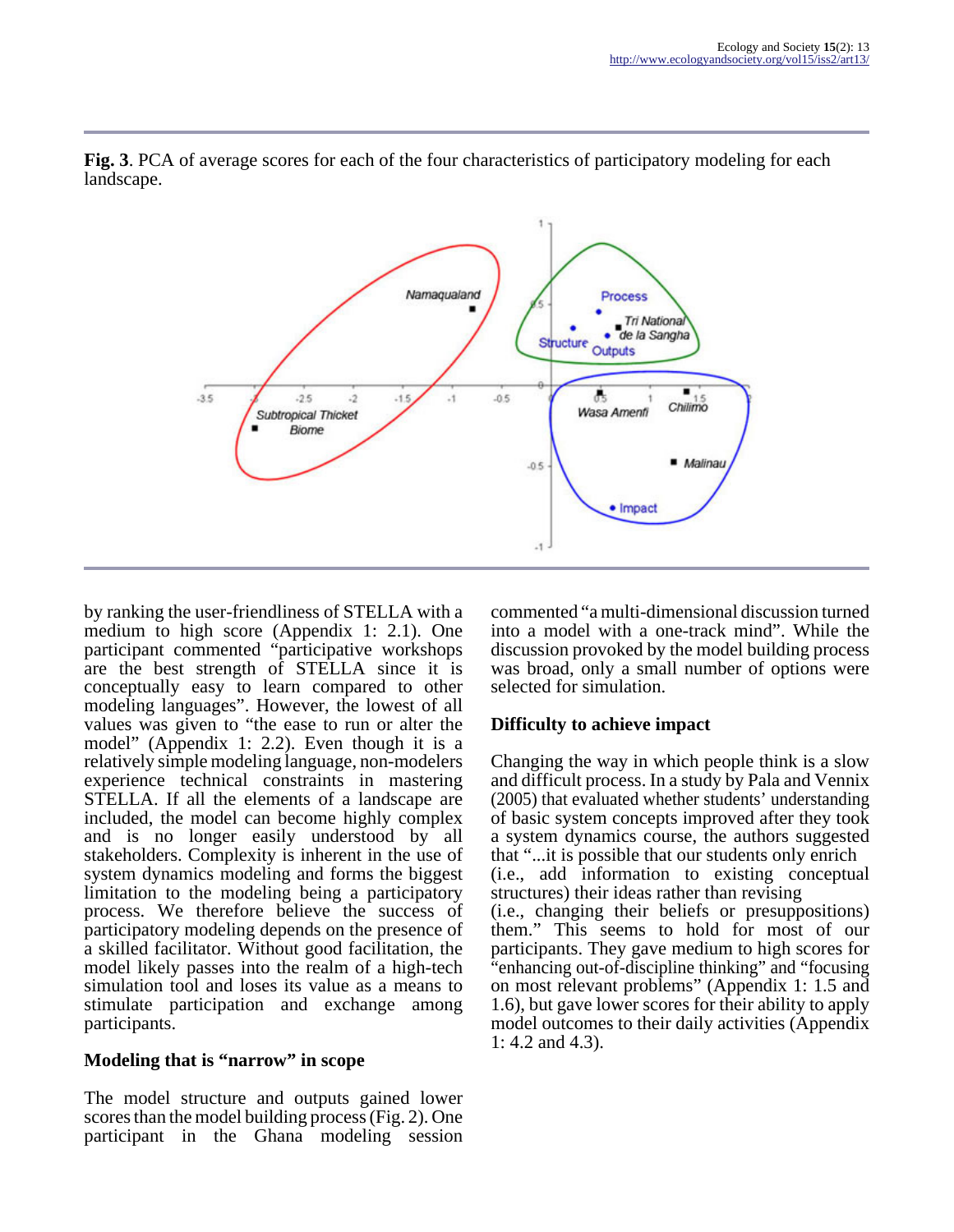

**Fig. 4**. PCA of average scores for each stakeholder group for the four characteristics of participatory modeling.

#### **THE STRENGTHS OF PARTICIPATORY MODELING**

### **Better understanding**

Early stages of model development often revealed a lack of shared understanding of problems among stakeholders. With the exception of the Namaqualand and Subtropical Thicket Biome case studies, high scores were given to the modeling exercise's value in increasing understanding of the landscape (Appendix 1: 1.1) and problems at hand (Appendix 1: 1.2). One participant commented that the modeling exercise was " an interesting approach that helps to connect the dots". Several participants also praised the model's capacity to help identify what data should be collected to increase the understanding of the landscape: "It made clear where data is still lacking, which I find a crucial element of planning new activities."

### **Increasing dialogue**

One of the key needs of a landscape approach is to facilitate multi-stakeholder discussion and negotiation. The participants gave the modeling process moderate to high scores in building consensus on

how to proceed (Appendix 1: 1.3) and creating awareness of different viewpoints (Appendix 1: 1.4). One participant mentioned she thought the enriching discussion was not a product of the model but rather of the facilitator's guidance, indicating good facilitation is key if the modeling process is to produce insightful exchange.

Some participants noted that awareness of different viewpoints was restricted because not all stakeholders were included in the modeling exercise. We found it difficult to adequately involve a sufficiently wide cross-section of local landowners and managers because time demands on stakeholders involved in the modeling process often proved excessive. Participation generally extended only as far as officers of NGOs and government agencies.

### **Enhancing out-of-discipline thinking**

Most participants concluded that they were stimulated to think outside their own discipline (Appendix 1: 1.5). In a number of the case studies, the participants were largely conservationists with a biophysical background. They had a clear view and knowledge of conservation dynamics and how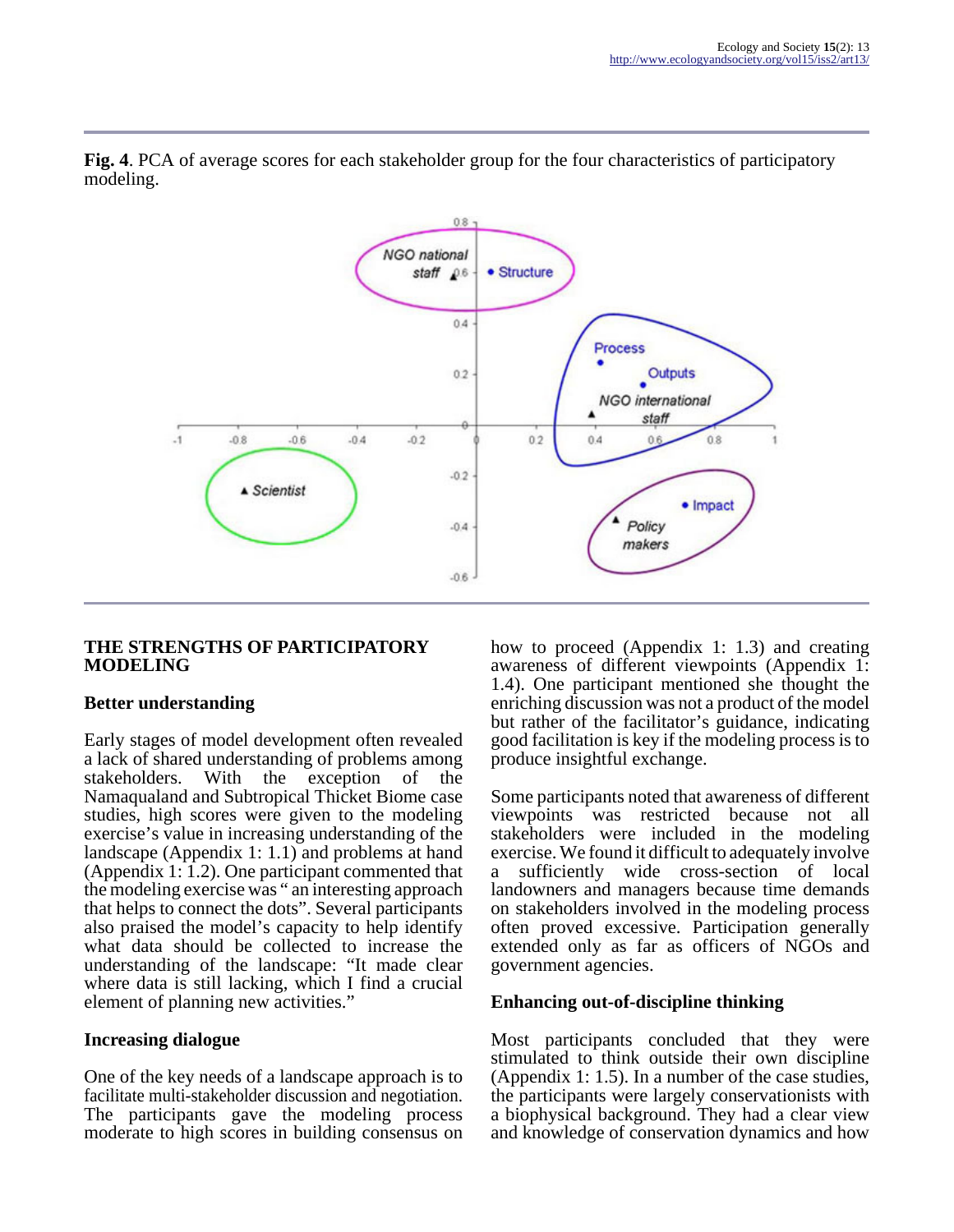they affected these, but their view of development appeared superficial and incomplete (where the gaps were filled by development NGO participants). Despite the development rhetoric of many of the conservation organizations, the models often showed that conservation programs had little positive impact on local livelihoods. The models challenged them to better address the issues influencing the livelihoods of local people.

## **Confronting the drivers of change**

Most participants believed that participatory modeling was helpful in ensuring focus on the most relevant problems (Appendix 1: 1.6). When building quantitative models, assumptions must be made explicit because they have to be spelled out in scenarios, supported with data, and embodied in the equations used to build the model. The model outputs sometimes resulted in confronting findings  $-$  e.g., in the TNS, NGOs realized that the impacts of their current activities on local livelihoods would be negligible unless corruption was confronted (Sandker et al. 2009). This formed the basis for lively debate and a realization that shifts in strategies for investing conservation funds were needed. In Chilimo, where joint forest management is considered to be successful, participants identified future constraints to the system and issues that need to be addressed to sustain the interventions. Malinau comprises a region of extreme change – here, the focus of discussions was on the new challenges and opportunities that are likely to unfold from major external investments.

## **Formulation of strategy and policy**

Initially, it was believed by those leading the participatory modeling process that the models would be most useful for the participants within their landscapes. The models did contribute to understanding, did help in the exchange viewpoints, and did stimulate out-of-discipline thinking (Appendix 1: 1.1, 1.4, 1.5). However, mean impact scores were low. The best cases of success were outside the landscape. Outputs from the models, usually extremely simplified, can be used to communicate with external stakeholders, including people not involved in the modeling process. This is illustrated by the previously mentioned use of model outputs for the TNS, Chilimo, and Malinau to present certain points of view to policy makers.

#### **LESSONS LEARNED FOR IMPLEMENTING EFFECTIVE PARTICIPATORY MODELING**

## **Select the appropriate tools**

It is essential to have sound reasons for embarking upon participatory modeling. In the Subtropical Thicket Biome case study, participatory modeling was probably not the appropriate approach. It may have been more effective to develop a GIS-based decision support system combined with expert judgment to choose the best mix of conservation options. In the Namaqualand case, participatory modeling was also probably inappropriate – simple spreadsheets could have been used to compare scenarios, and could have been used as the basis for discussion in stakeholder and policy forums. Vennix (1996: 106) states "...system dynamics is appropriate in situations where (a) the problem is dynamically complex because of underlying feedback processes, and (b) one looks for robust long term solutions." In the Subtropical Thicket Biome and Namaqualand cases, stakeholders were beyond the phase where the problem had to be well defined and the underlying causes explored. Rather, they were in the planning phase of detailed information gathering to make a better comparison between different options. For an overview of what approach to use in what situation, we refer to Chapter 4 in Vennix (1996).

## **Invite the right stakeholders**

For the modeling to help in the exchange of different viewpoints, a sufficiently broad range of stakeholders should be involved in the model building process. Participants with good connections to policy makers should be invited to ensure the modeling results in impact.

#### **Modeling is just one of various instruments in the toolkit**

Participants noted a limitation of participatory modeling. They mentioned that it was "narrow" since it selected only one or a few options for deeper exploration. Hisschemöller et al. (2001) state "Since models are only capable of analyzing wellstructured problems, models are necessary but not sufficient tools to identify and define the problem to be evaluated...". Modeling should be seen as one of a broader set of tools that help to implement a landscape approach.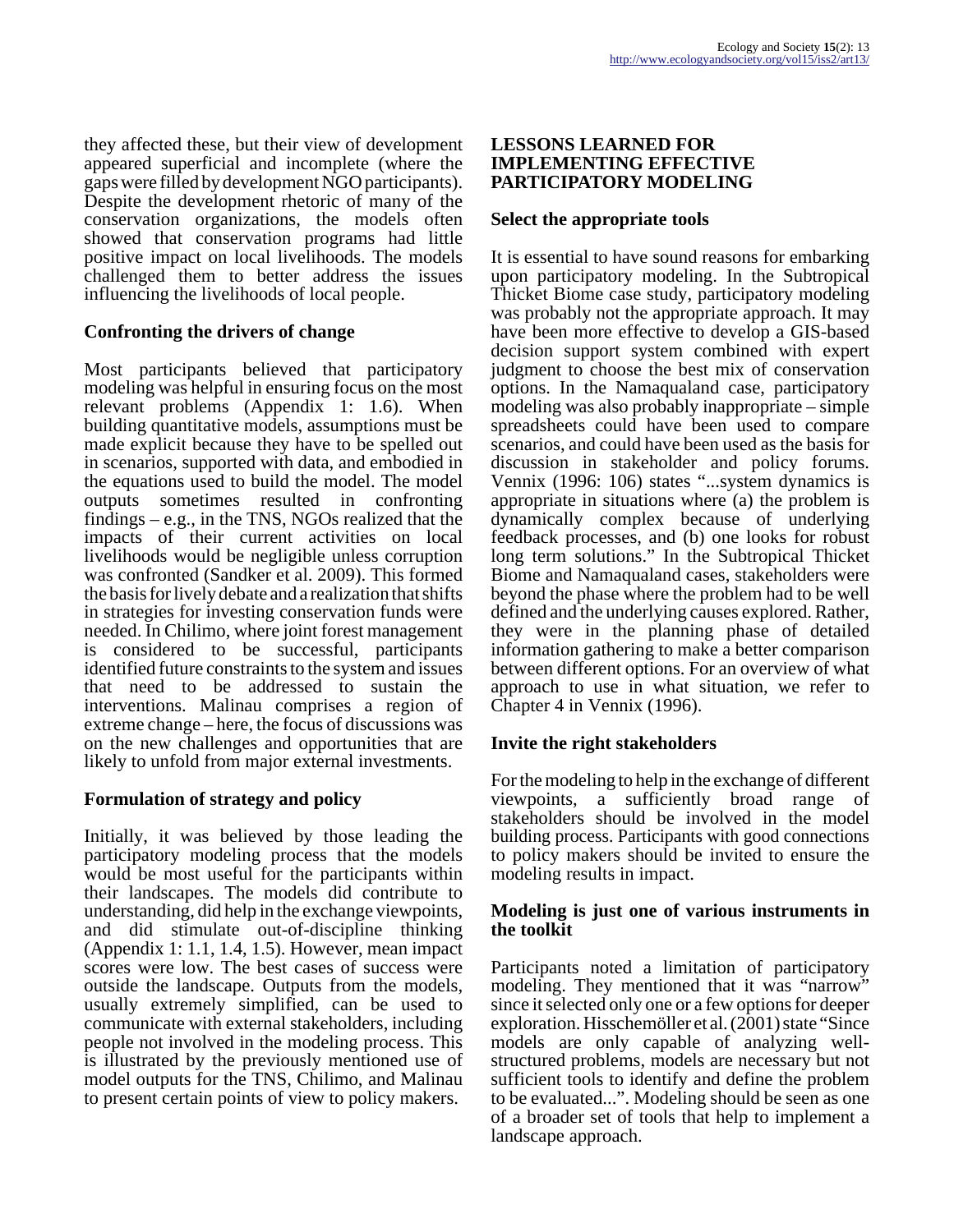Another limitation arises from processes that are extremely difficult to simulate. Many proponents of modeling advocate the use of soft system variables ("e.g., degree of social cohesion") (Sterman 1991, Vanclay et al. 2006), but we have found that stakeholders are highly skeptical of including such variables (Sandker et al. 2008).

#### **Value of the process**

Some of the most interesting insights and the more valuable discussions of possible scenarios came before the detailed modeling. Thus, the visioning phase is crucial. One participant commented "The modeling is good for helping the process of identifying possible strategies and policies. However, the future remains subject to uncertainty and therefore scenarios should be seen as an additional source of information but not as a prediction of reality." This view is in accordance with the concept of a throw-away model.

## **Facilitation**

Good facilitation helps ensure stakeholders engage meaningfully with each other and the model does not become overly complex. In addition, the facilitator has an important role in encouraging participants to challenge conventional wisdom. Facilitation does not stop at the end of a modeling workshop. The most significant impacts have come where the facilitator has remained involved over several years and so has been able to update and adapt the model to address emerging problems. Participatory modeling can form a key input during processes of change, for identifying opportunities and constraints (Cowling et al. 2008).

### **Dealing with time constraints**

It was often challenging to realize all mentioned objectives of participatory modeling given stakeholders' time constraints. If the modeling goes too slowly, you risk not getting to the bottom of the problem and limiting the outcomes to knowledge exchange. If the modeling goes too quickly, you risk losing comprehension by some stakeholders who consequently might feel little ownership of the model, which often results in little uptake of its outcomes. Ideally, as explained by Beall (2007), the modeling is realized on different places along the "hands on" continuum, from an active use of the modeling software by the participants to more technical model "fixing" by the facilitator, who in the absence of the participants, translates stakeholder views into the model. It is therefore important to have a series of meetings, with the facilitator advancing the model in between them. In case of the TNS, for example, the governance issue came up only in the third meeting.

#### **Keeping the model as simple as possible**

Building participatory models reveals a problem common to modeling generally – that of balancing simplicity against accuracy. Scientists feel a need to develop a highly complex model to capture the immense complexity of social-ecological systems because they are often uncomfortable with uncertainty (Knight et al. 2006). There is a perception that the greater the detail, the greater the value in exploring scenarios. In our case, the highest overall scores were given to models with the lowest number of variables, so complexity does not necessarily lead to a more useful model. One participant gave low scores to the degree of reality in the model and its outputs, commenting "due to the complexity and the frequent lack of data of sufficient quality, the model is merely good to give very rough indications; the big trends are probably right though". This is exactly the aim of the throwaway model – to gain understanding of general system functioning. It is not suitable for precise predictions. It is also unrealistic to expect stakeholders to commit long periods of time to modeling. Some of the more successful participatory modeling exercises, the exercise in Ghana for example, were completed within 3-5 days. A balance needs to be found between those improvements to the model that are essential for the exploration of scenarios and those that yield only marginal improvements in outputs.

## **CONCLUSION**

Process came out as the most valued aspect of participatory modeling, which suggests that the approach of the throw-away model was valued by the participants. These findings concur with Vennix (1996: 98) who reports "...most insights are gained during rather than after the model building process." Specifically, the modeling process was valued in its ability to stimulate information exchange and strategy discussions.

In most case studies, a wide range of disciplines were involved from the outset, and disciplinary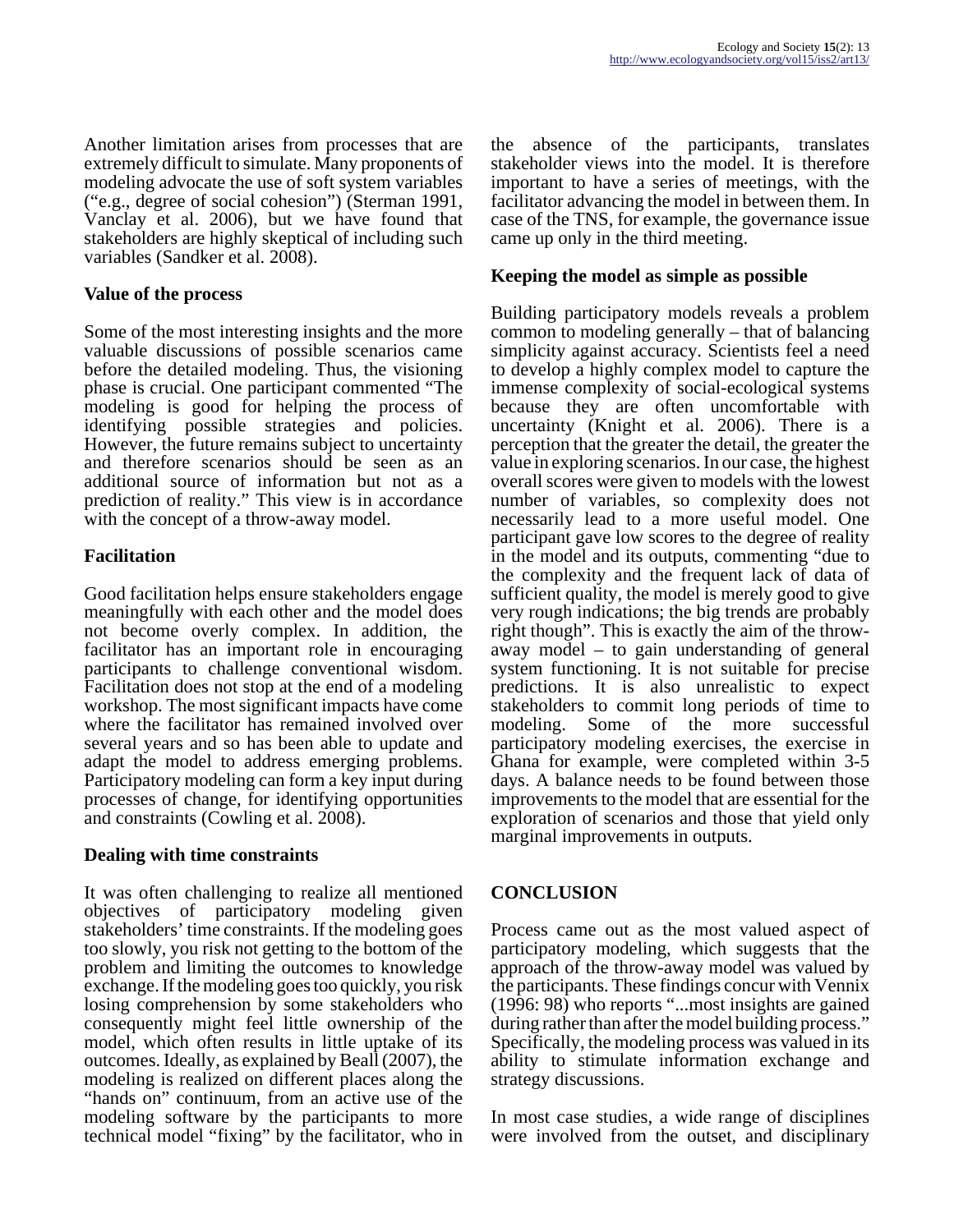issues were not the biggest challenge. Challenges related more to reconciling the diverse views of the stakeholders involved (scientists, staff of local and international NGOs, stakeholders with connections to the policy process) than to the disciplinary mix. The evaluation results demonstrate that engaging stakeholders is not a simple process because different stakeholders sometimes have wideranging perspectives on what is valuable in the participatory process. Scientists typically were more critical of the modeling, while stakeholders with policy connections valued the model's role in informing decision makers. King and Kraemer (1993) discuss the division between scientists and policy makers and the low uptake by policy makers of 'scientific' modeling results (referring to predictive models of physical processes of the environment). Participatory modeling is apparently better able to reach policy audiences, though it may lack some credibility with scientists.

It takes careful judgment to determine when participatory modeling can be usefully applied. Strong facilitation of the modeling process is essential to keep the focus on "models as stories" rather than models becoming the end in themselves. Participatory modeling is not a panacea for solving the difficult problems of reconciling conservation and development at landscape scales. However, with skilled facilitation, models can be powerful tools to help stakeholders better understand the dynamics of landscapes and improve their decision making and investments in natural resource management. Therefore, they certainly help in taking a landscape approach.

*Responses to this article can be read online at: [http://www](http://www.ecologyandsociety.org/vol15/iss2/art13/responses/).ecologyandsociety.org/vol15/iss2/art13/ responses/*

## **Acknowledgments:**

*We acknowledge the European Union, the Swedish International Development Cooperation Agency, the International Fund for Agricultural Development, the Global Environment Facility, the World Wide Fund for Nature International, and the International Union for Conservation of Nature for funding various components of this review and the case studies.* 

## **LITERATURE CITED**

**Akkermans, H. A., and J. A. M. Vennix.** 1997. Clients' opinions on group model-building: an exploratory study. *System Dynamics Review* **13**:3– 31.

**Babbie, E.** 1989. *The practice of social research*. Fifth edition. Wadsworth Publishing Company, Belmont, California, USA.

**Beall, A. M.** 2007. *Participatory environmental modeling and system dynamics: integrating natural resource science and social concerns.* Dissertation. Washington State University, Washington, USA.

**Bennett, E. M., S. R. Carpenter, G. D. Peterson, G. S. Cumming, M. Zurek, and P. Pingali.** 2003. Why global scenarios need ecology. *Frontiers in Ecology and Environment* **1**:322–329.

**Bousquet, F., J.-C. Castella, G. Trébuil, C. Barnaud, S. Boissau, and S. P. Kam.** 2007. Using multi-agent systems in a companion modeling approach for agroecosystem management in Southeast Asia. *Outlook on Agriculture* **36**(1):57–62.

**Bousquet, F., and C. Le Page.** 2004. Multi-agent simulations and ecosystem management: a review. *Ecological Modelling* **176**:313–332.

**Castella, J.-C., S. P. Kam, D. D. Quang, P. H. Verburg, and C. T. Hoanh.** 2007. Combing topdown and bottom-up modelling approaches of land use/cover change to support public policies: application to sustainable management of natural resources in Northern Vietnam. *Land Use Policy* **24** (3):531–545.

**Castella, J.-C., T. N. Trung, and S. Boissau.** 2005. Participatory simulation of land-use changes in the northern mountains of Vietnam: the combined use of an agent-based model, a role-playing game, and a Geographic Information System. *Ecology and Society* **10**:27. [online] URL: [http://www.ecologya](http://www.ecologyandsociety.org/vol10/iss1/art27/) [ndsociety.org/vol10/iss1/art27/](http://www.ecologyandsociety.org/vol10/iss1/art27/).

**Costanza, R., and M. Ruth.** 1998. Using dynamic modeling to scope environmental problems and build consensus. *Environmental Management* **22**:183–195.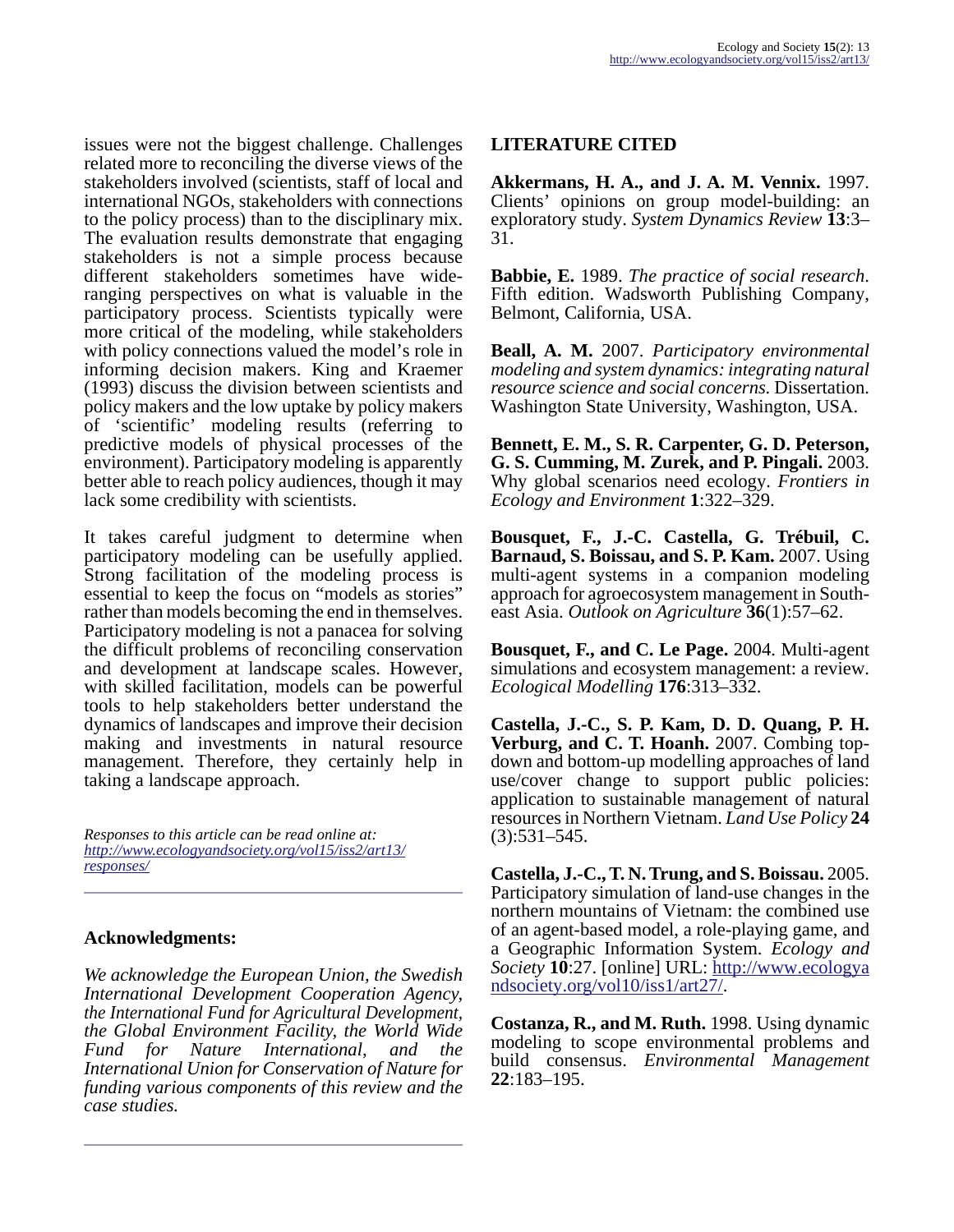**Cowling R. M., B. Egoh, A. T. Knight, P. O'Farrel, B. Reyers, M. Rouget, D. Roux, A. Welz, and A. Wilhelm-Rechman.** 2008. An operational model for mainstreaming ecosystem services for implementation. *Proceedings of the National Academy of Science* **105**(28):9483–9488.

**García-Barrios, L. E., E. N. Speelman, and M. S. Pimm.** 2008. An educational simulation tool for negotiating sustainable natural resource management strategies among stakeholders with conflicting interests. *Ecological Modelling* **210**:115–126.

**Garnett, S. T., J. Sayer, and J. du Toit.** 2007. Improving the effectiveness of interventions to balance conservation and development: a conceptual framework. *Ecology and Society* **12**(1): 2. [online] URL: [http://www.ecologyandsociety.org/](http://www.ecologyandsociety.org/vol12/iss1/art2/) [vol12/iss1/art2/.](http://www.ecologyandsociety.org/vol12/iss1/art2/)

**Hisschemöller, M., R. S. J. Tol, and P. Vellinga.** 2001. The relevance of participatory approaches in integrated environmental assessment. *Integrated Assessment* **2**:57–72.

**Hoffman, M. T., and R. F. Rohde.** 2007. From pastoralism to tourism: the historical impact of changing land use practices in Namaqualand. *Journal of Arid Environments* **70**(4):641–658.

**James, I., M. T. Hoffman, R. M. Cowling, R. Roberts, B. M. Campbell, R. Boumans, and N. Allsopp.** 2005. *Valuing Namaqualand's natural resources: the costs and benefits of communal, commercial and conservation land use practices in Namaqualand incorporating ecological, economic and social values.* Leslie Hill Institute for Plant Conservation, University of Cape Town and Terrestrial Ecology Research Unit, Nelson Mandela Metropolitan University.

**Kassa, H., B. Campbell, M. Sandewall, M. Kebede, Y. Tesfaye, G. Dessie, A. Seifu, M. Tadesse, E. Garedew, and K. Sandewall.** 2009. Building future scenarios and uncovering persisting challenges of participatory forest management in Chilimo Forest, Central Ethiopia. *Journal of Environmental Management* **90**:1004–1013.

**King, J. L., and K. L. Kraemer.** 1993. Models, facts, and the policy process: the political ecology of estimated truth. Pages 353–360 *in* M. F. Goodchild, B. O. Parks, and L. T. Steyaert, editors. *Environmental Modeling with GIS*. Oxford Univeristy Press, New York, USA.

**Knight, A. T., A. Driver, R. M. Cowling, K. Maze, A. F. Boshoff, M. A. Botha, J. G. Castley, P. G. Desmet, P. S. Goodman, A. T. Lombard, K. MacKinnon, S. M. Pierce, M. Rouget, R. Sims-Castley, W. I. Stewart, and A. von Hase**. 2006. Designing systematic conservation assessments that promote effective implementation: best practice from South Africa. *Conservation Biology* 20(3):739–750.

**Lynam, T., F. Bousquet, C. Le Page, P. d'Aquino, O. Barreteau, F. Chinembiri, and B. Mombeshora.** 2002. Adapting science to adaptive managers: spidergrams, belief models, and multiagent systems modeling. *Conservation Ecology* **5**:24.

**Lynam, T., W. de Jong, D. Sheil, T. Kusumanto, and K. Evans.** 2007. A review of tools for incorporating community knowledge, preferences, and values into decision making in natural resources management. *Ecology and Society* **12**:5. [online] URL: [http://www.ecologyandsociety.org/vol12/iss1/](http://www.ecologyandsociety.org/vol12/iss1/art5/) [art5/.](http://www.ecologyandsociety.org/vol12/iss1/art5/)

**McShane, T. O., and M. P. Wells.** 2003. *Getting biodiversity projects to work: towards more effective conservation and development.* Columbia University Press, New York, New York, USA.

**Mittermeier, R. A., M. Hoffmann, J. D. Pilgrim, T. B. Brooks, C. G. Mittermeier, J. L. Lamoreux, and G. da Fonseca,** editors. 2004. *Hotspots revisited: Earth's biologically richest and most endangered ecoregions.* Cemex, Mexico City, Mexico.

**Otto, P., and J. Struben.** 2004. Gloucester fishery: insights from a group modeling intervention. *System Dynamics Review* **20**:287–312.

Pala,  $\ddot{\textbf{O}}$ ., and J. A. M. Vennix. 2005. Effect of system dynamics on systems thinking inventory task performance. *System Dynamics Review* **21**:147–172.

**Peterson, G. D., G. Cumming, and S. R. Carpenter.** 2003. Scenario planning: a tool for conservation in an uncertain world. *Conservation Biology* **17**:358–366.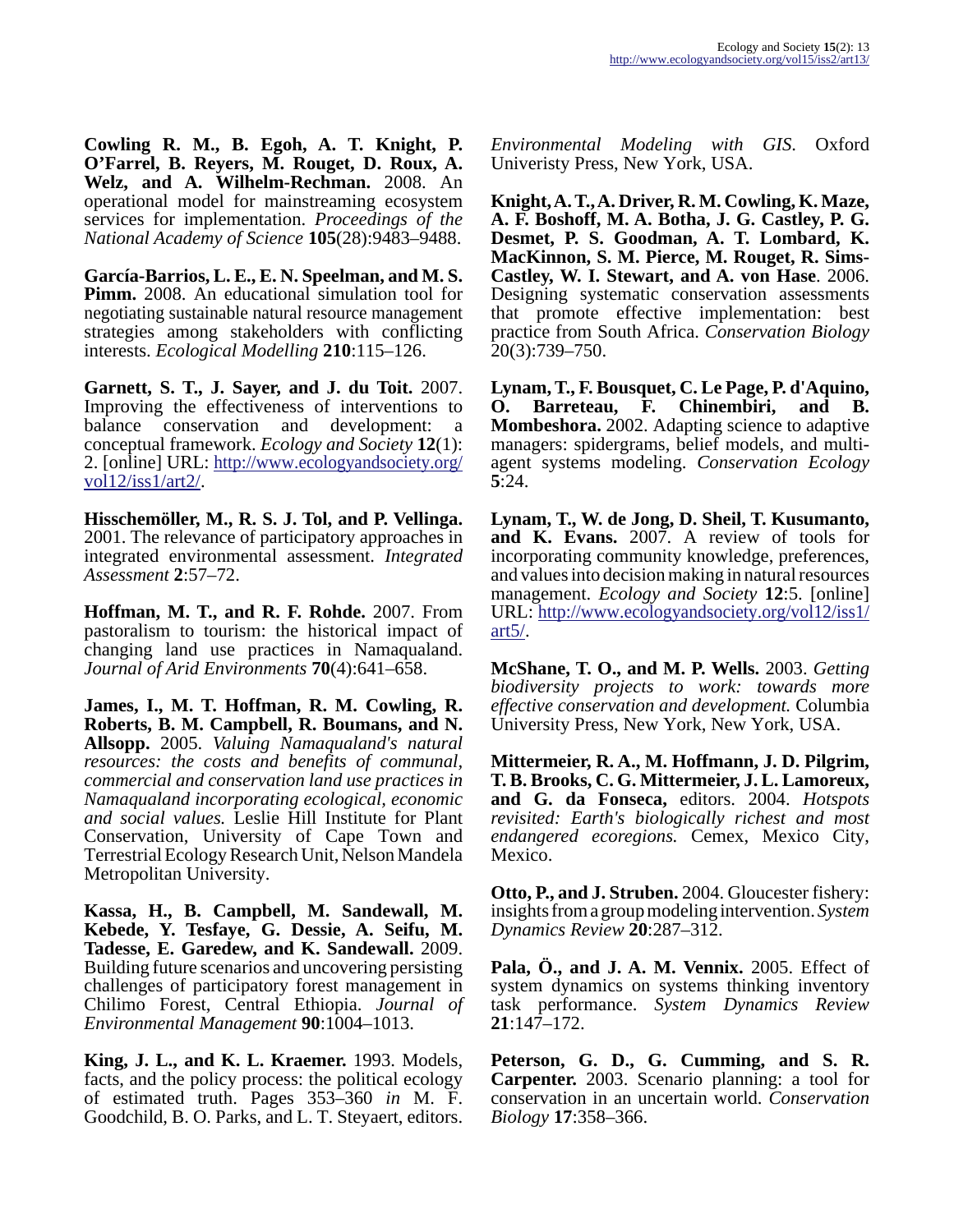**Rouwette, E. A. J. A., J. A. M. Vennix, and T. van**<br>**Mullekom.** 2002. Group model building **Mullekom.** 2002. Group model building effectiveness: a review of assessment studies. *System Dynamics Review* **18**:5–45.

**Sandker, M., B. M. Campbell, Z. Nzooh, T. Sunderland, V. Amougou, L. Defo, and J. Sayer.** 2009. Exploring the effectiveness of integrated conservation and development interventions in a Central African forest landscape. *Biodiversity and Conservation* **18**:2875–2892.

**Sandker, M., B. Campbell, and A. Suwarno.** 2008. What are participatory scoping models? *Ecology and Society* **13**(1):r2. [online] URL: [http://](http://www.ecologyandsociety.org/vol13/iss1/resp2) [www.ecologyandsociety.org/vol13/iss1/resp2/.](http://www.ecologyandsociety.org/vol13/iss1/resp2)

**Sandker, M., S. K. Nyame, J. Förster, N. Collier, G. Shepherd, D. Yeboah, D. Ezzine-de Blas, M. Machwitz, S. Vaatainen, E. Garedew, G. Etoga, C. Ehringhaus, J. Anati, O. D. K. Quarm, and B. M. Campbell.** 2010. REDD payments as incentive for reducing forest loss: a case from Ghana. *Conservation Letters* **3**:114–121.

**Sandker, M., A. Suwarno, and B. M. Campbell.** 2007. Will forests remain in the face of oil palm expansion? Simulating change in Malinau, Indonesia. *Ecology and Society* **12**(2):37. [online] URL: [http://www.ecologyandsociety.org/vol12/iss2/](http://www.ecologyandsociety.org/vol12/iss2/art37/) [art37/.](http://www.ecologyandsociety.org/vol12/iss2/art37/)

**Sayer, J., and B. Campbell.** 2004. *The science of sustainable development: local livelihoods and the global environment.* Cambridge University Press, Cambridge, UK.

**Sayer, J. A., and S. Maginnis,** editors. 2005. *Forests in landscapes. Ecosystem approaches to sustainability.* Earthscan, London, UK.

**Snabe, B., and A. Grossler.** 2006. System dynamics modelling for strategy implementation – case study and issues. Systems Research and Behavioral Science **23**(4):467–481.

**Steenkamp Y., A. E. van Wyk, J. E. Victor, D. B. Hoare, A. P. Dold, R. M. Cowling, and G. F. Smith.** 2004. Maputaland-Pondoland-Albany Hotspot. Pages 218–229 *in* R. A. Mittermeier, M. Hoffmann, J. D. Pilgrim, T. B. Brooks, C. G. Mittermeier, J. L. Lamoreux, and G. da Fonseca, editors. 2004.

*Hotspots revisited: Earth's biologically richest and most endangered ecoregions.* Cemex, Mexico City.

**Sterman, J. D.** 1991. A skeptic's guide to computer models. Pages 209–229 *in* G. O. Barney, W. Kreutzer, and M. J. Garrett, editors. *Managing a nation: the microcomputer software catalog.* Westview Press, Boulder, Colorado, USA.

**Sterman, J. D.,** editor. 2000. Business dynamics – systems thinking and modeling for a complex world. Irwin/McGraw-Hill, Boston, Massachusetts, USA.

**Vanclay, J. K., R. Prabhu, and F. Sinclair.** 2006. *Realizing community futures: a practical guide to harnessing natural resources*. Earthscan, London, UK.

**Van den Belt, M.** 2004. *Mediated modelling: a systems dynamic approach to environmental consensus building.* Island Press, Washington, D. C., USA.

**Van den Belt, M., L. Deutsch, and A. Jansson.** 1998. A consensus-based simulation model for management in the Patagonia coastal zone. *Ecological Modelling* **110**:79–103.

**Vennix, J. A. M.** 1996. *Group model building: facilitating team learning using system dynamics.* John Wiley & Sons Ltd, Chichester, UK.

**Vennix, J. A. M., H. A. Akkermans, and E. A. J. A. Rouwette.** 1996. Group model-building to facilitate organizational change: an exploratory study. *System Dynamics Review* **12**:39–58.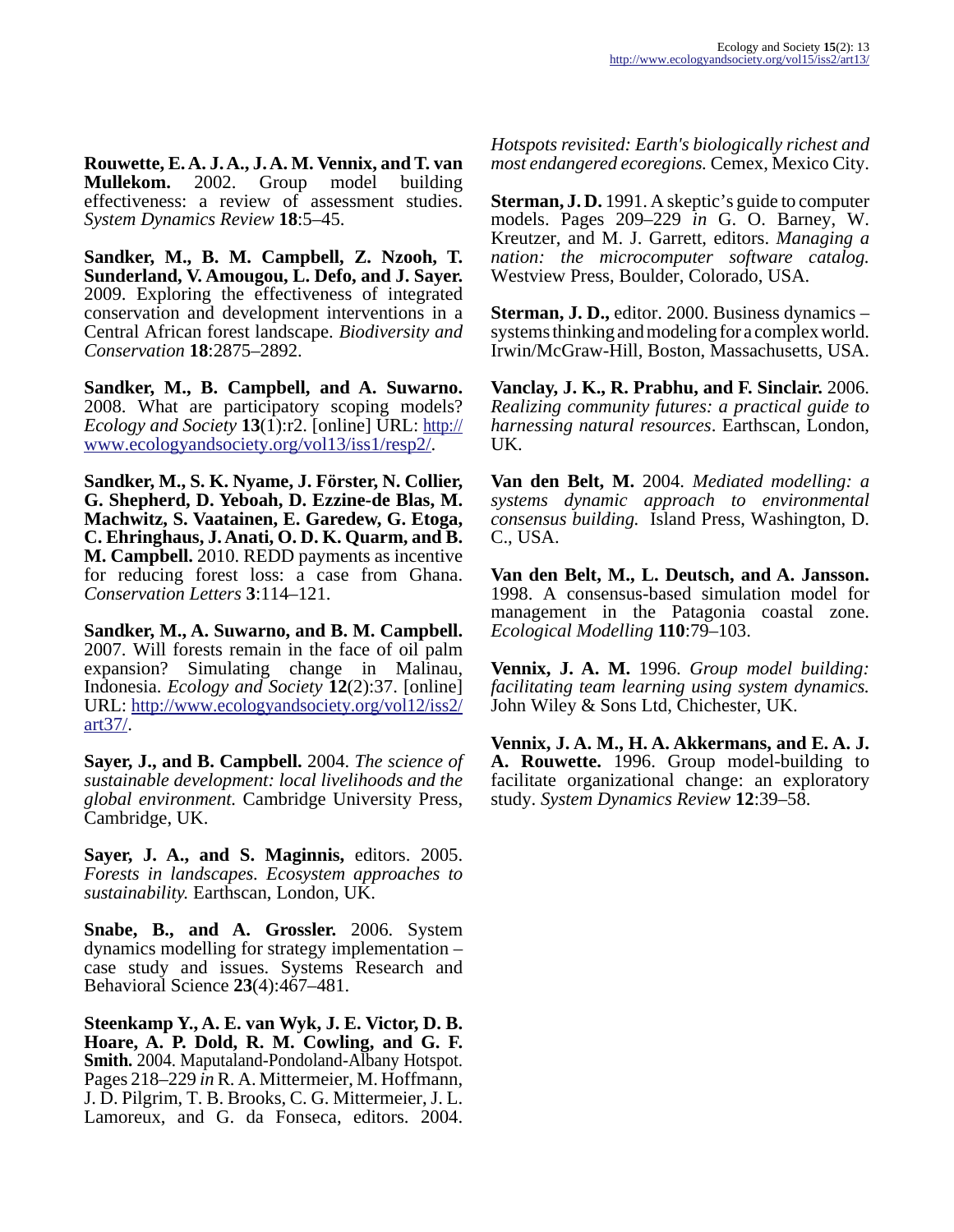**APPENDIX 1**. The questions for each of the four characteristics describing participatory modeling with mean scores by case study.

|                                    | Value of participatory modeling in<br>terms of:          | Malinau        | Wasa<br>Amenfi | TNS <sup>†</sup> |                | cal<br>Thicket<br><b>Biome</b> | Chilimo Subtropi- Namaqua-<br>land | <b>Mean</b><br>scores |
|------------------------------------|----------------------------------------------------------|----------------|----------------|------------------|----------------|--------------------------------|------------------------------------|-----------------------|
| 1.<br>Model<br>building<br>process | 1. understanding/<br>conceptualization of system         | $\overline{4}$ | $\overline{4}$ | $\overline{4}$   | 5              | 3                              | $\overline{4}$                     | 4.3                   |
|                                    | 2. getting a common<br>understanding of problems at hand | $\overline{4}$ | $\overline{4}$ | $\overline{4}$   | $\overline{4}$ | $\mathbf{1}$                   | $\overline{4}$                     | 3.7                   |
|                                    | 3. building consensus on way<br>forward                  | $\overline{4}$ | $\overline{4}$ | $\overline{4}$   | 5              | $\mathbf{1}$                   | $\overline{4}$                     | 3.6                   |
|                                    | 4. creating awareness of different<br>viewpoints         | $\overline{4}$ | $\overline{4}$ | $\overline{4}$   | 5              | $\sqrt{2}$                     | $\mathfrak{Z}$                     | 3.9                   |
|                                    | 5. enhancing out-of-discipline<br>thinking               | $\overline{4}$ | $\overline{4}$ | $\overline{4}$   | 5              | $\overline{4}$                 | 5                                  | 4.2                   |
|                                    | 6. focusing on most relevant<br>problems                 | $\overline{4}$ | 3              | 3                | $\overline{4}$ | $\sqrt{2}$                     | $\overline{4}$                     | 3.5                   |
|                                    | Mean score "process"                                     | 4.1            | 3.8            | 4.1              | 4,4            | 2.1                            | 3.6                                | 3.9                   |
| 2.<br>Model<br>structure           | 1. the user-friendliness of the<br>Stella software       | $\overline{4}$ | $\overline{4}$ | 3                | $\overline{4}$ | $\overline{4}$                 | $\overline{4}$                     | 3.7                   |
|                                    | 2. the ease to run or alter the<br>model                 | 3              | $\overline{4}$ | $\mathfrak 3$    | $\mathfrak{Z}$ | $\mathfrak{2}$                 | $\sqrt{2}$                         | 3.0                   |
|                                    | 3. the sense of ownership of model                       | $\overline{4}$ | $\overline{4}$ | $\overline{4}$   | $\overline{4}$ | $\overline{4}$                 | $\mathfrak{Z}$                     | 3.6                   |
|                                    | 4. the degree to which the model<br>approaches reality   | 3              | 3              | $\overline{4}$   | $\overline{4}$ | $\overline{2}$                 | $\overline{4}$                     | 3.3                   |
|                                    | 5. the completeness of the model                         | $\overline{4}$ | 3              | $\overline{4}$   | $\mathfrak{Z}$ | $\boldsymbol{2}$               | $\overline{4}$                     | 3.6                   |